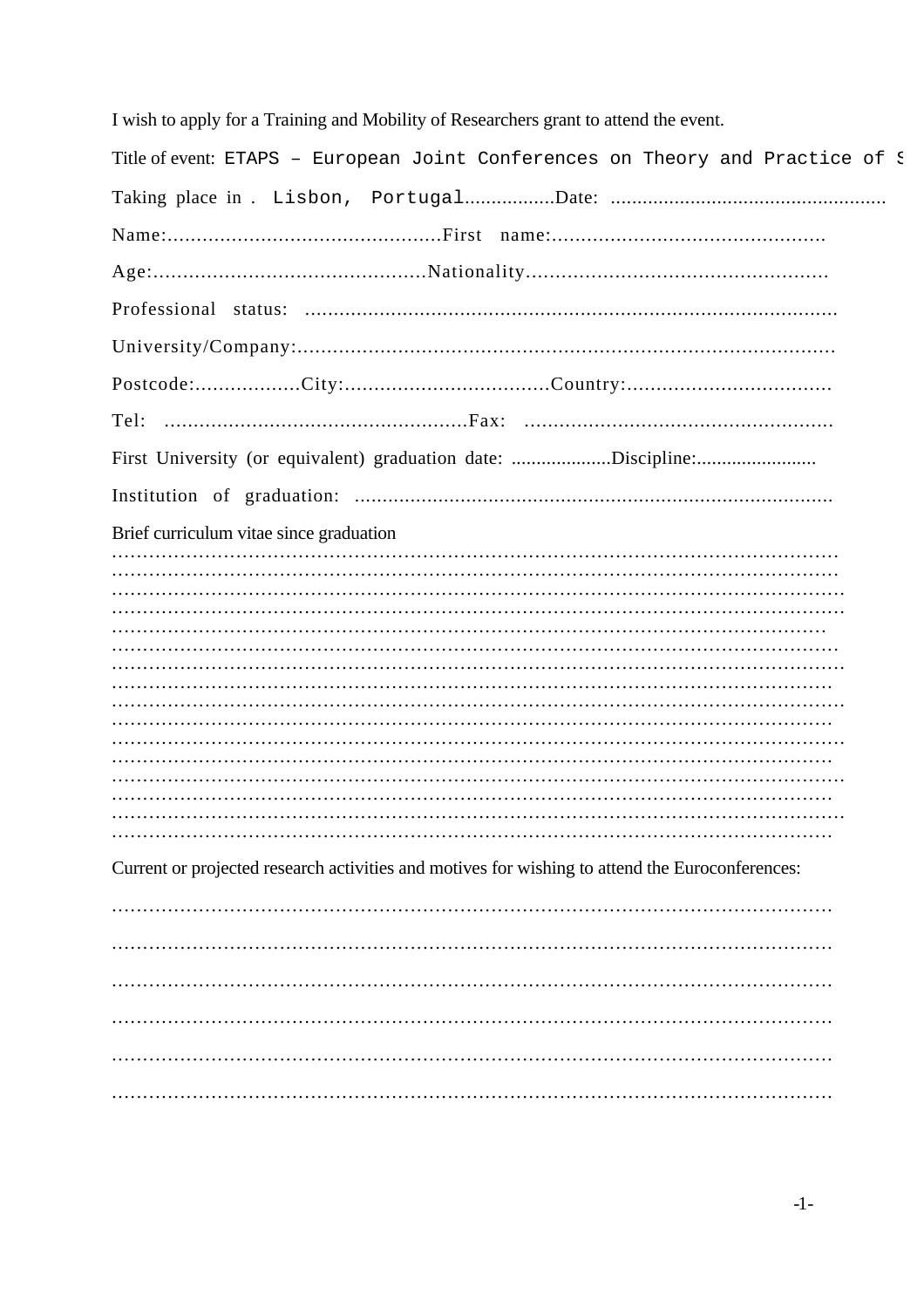Do you or your research group hold a grant from which participation in the event could be funded? Yes/no

| Have you applied for a grant for this purpose from any other body? | Yes/no |
|--------------------------------------------------------------------|--------|
|                                                                    |        |

If yes, what result? .............................................................................................

Scientific publications of applicant (no more than 5, your best or most recent) (Give title of paper, journal, volume and page numbers, authors)

| 1.<br>2.<br>3.<br>4.<br>5. |  |  |
|----------------------------|--|--|
|                            |  |  |
|                            |  |  |
|                            |  |  |
| щ                          |  |  |

Estimated costs of travel to the event (using most economical air or second class train fare)

| <b>FROM</b> | <b>TO</b> | Means<br>transport | of Return/single | <b>COST</b> |
|-------------|-----------|--------------------|------------------|-------------|
|             |           |                    |                  |             |
|             |           |                    |                  |             |
|             |           |                    |                  |             |
|             |           |                    |                  |             |

Number of days for which support is requested:

I declare the above truthful and sincere. I do not expect to be funded for participation in the event from other sources except as above, and that if awarded a grant by the organisers of the event, I will not cover any expenses from more than one funding source.

Signed......................... Date....................